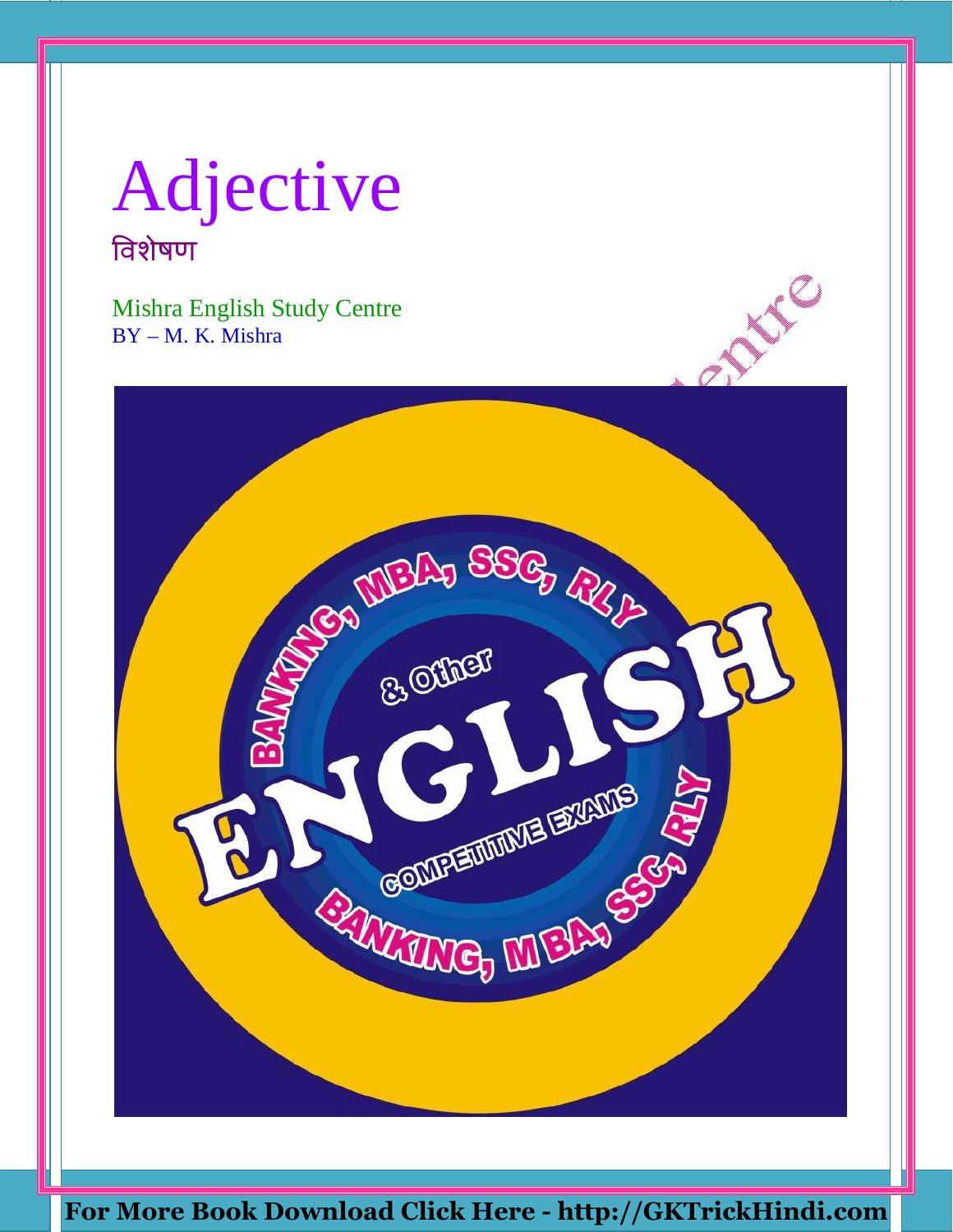|    |                                                                                                    |                                                     | Adjective                                                       |  |                                                                                                |  |  |
|----|----------------------------------------------------------------------------------------------------|-----------------------------------------------------|-----------------------------------------------------------------|--|------------------------------------------------------------------------------------------------|--|--|
| 參  |                                                                                                    |                                                     | A word used to qualify a Noun or Pronoun is called 'Adjective'. |  |                                                                                                |  |  |
|    | Ex.:- Ram is smart boy.                                                                            |                                                     |                                                                 |  |                                                                                                |  |  |
|    | • According to uses Adjective is divided manually in Eight Parts.                                  |                                                     |                                                                 |  |                                                                                                |  |  |
|    | * PINQD PDQ *                                                                                      |                                                     |                                                                 |  |                                                                                                |  |  |
| 1. | $\mathbf P$                                                                                        |                                                     | <b>Proper Adjective</b>                                         |  |                                                                                                |  |  |
| 2. | $\bf{I}$                                                                                           |                                                     | <b>Interrogative Adjective</b>                                  |  |                                                                                                |  |  |
| 3. | N                                                                                                  |                                                     | <b>Adjective of Number</b>                                      |  |                                                                                                |  |  |
| 4. | Q                                                                                                  |                                                     | <b>Adjective of Quantity</b>                                    |  |                                                                                                |  |  |
| 5. | D                                                                                                  |                                                     | <b>Demonstrative Adjective</b>                                  |  |                                                                                                |  |  |
| 6. | $\mathbf{P}$                                                                                       |                                                     | Possessive Adjective                                            |  | DEFE                                                                                           |  |  |
| 7. | D                                                                                                  |                                                     | <b>Distributive Adjective</b>                                   |  |                                                                                                |  |  |
| 8. | Q                                                                                                  |                                                     | <b>Adjective of Quality</b>                                     |  |                                                                                                |  |  |
| ❖  |                                                                                                    |                                                     |                                                                 |  | Proper Adjective – An Adjective that is made of a Proper Noun is called Proper                 |  |  |
|    | Adjective.                                                                                         |                                                     |                                                                 |  |                                                                                                |  |  |
|    | Ex.:- Noun                                                                                         |                                                     | Adjective                                                       |  |                                                                                                |  |  |
|    | India                                                                                              |                                                     | Indian                                                          |  |                                                                                                |  |  |
|    | America                                                                                            |                                                     | American                                                        |  |                                                                                                |  |  |
|    | Russia                                                                                             |                                                     | Russian                                                         |  |                                                                                                |  |  |
|    |                                                                                                    | * Facts $\triangleright$                            |                                                                 |  |                                                                                                |  |  |
| 參  |                                                                                                    |                                                     | It always gets beginning with capital letter.                   |  |                                                                                                |  |  |
| ❖  |                                                                                                    |                                                     | Generally it comes before the Noun for which it is used.        |  |                                                                                                |  |  |
|    | Proper Adjective + Noun must get Article before itself.<br>❖                                       |                                                     |                                                                 |  |                                                                                                |  |  |
|    | Ex.:- American policy is pot good.<br>$-({\bf x})$                                                 |                                                     |                                                                 |  |                                                                                                |  |  |
|    | american policy is not good.<br>$ (\times)$<br>The American policy is not good.<br>$-(\checkmark)$ |                                                     |                                                                 |  |                                                                                                |  |  |
|    |                                                                                                    |                                                     |                                                                 |  | * ध्यान रहे कि Indian, Russian, American, etc. का प्रयोग Common Noun स्वरूप मे भी होता है, अतः |  |  |
|    |                                                                                                    |                                                     |                                                                 |  |                                                                                                |  |  |
|    | इसके तहत ये <i>Singdiar</i> अथवा Plural हो सकते हैं।                                               |                                                     |                                                                 |  |                                                                                                |  |  |
|    | Ex.:- $\int$ am an Indian. $-(\checkmark)$                                                         |                                                     |                                                                 |  |                                                                                                |  |  |
|    |                                                                                                    | $\mathbf{W}\mathbf{e}$ are Indians. $-(\mathbf{v})$ |                                                                 |  | Interrogative Adjective - A word used with a Noun that arises Question for the Noun is         |  |  |
|    | called Interrogative Adjective.                                                                    |                                                     |                                                                 |  |                                                                                                |  |  |
|    | Ex.:- What, Which, Whose etc.                                                                      |                                                     |                                                                 |  |                                                                                                |  |  |
|    |                                                                                                    | * Facts $\triangleright$                            |                                                                 |  |                                                                                                |  |  |
| 參  |                                                                                                    |                                                     | It comes before the Noun for which it is used.                  |  |                                                                                                |  |  |
| ❖  |                                                                                                    |                                                     | It gets Question Mark (?) to finish its Sentence.               |  |                                                                                                |  |  |
|    | Ex.:- Which pen is running well.                                                                   |                                                     |                                                                 |  |                                                                                                |  |  |
|    |                                                                                                    |                                                     |                                                                 |  | Note - ध्यान रहे कि who तथा whom कभी भी Adjective का रूप नहीं लेते, ये Pronoun स्वरूप मे आते   |  |  |
|    |                                                                                                    |                                                     | है, Adjective के रूप में इनके बदले 'Which' आते है।              |  |                                                                                                |  |  |
|    | Ex.:- Who boy can solve this Question?<br>$-({\bf x})$                                             |                                                     |                                                                 |  |                                                                                                |  |  |
|    | <b>BY</b> - Pritam Kumar Raw                                                                       |                                                     | Mob. - 9534411155                                               |  | Page 2                                                                                         |  |  |
|    |                                                                                                    |                                                     |                                                                 |  |                                                                                                |  |  |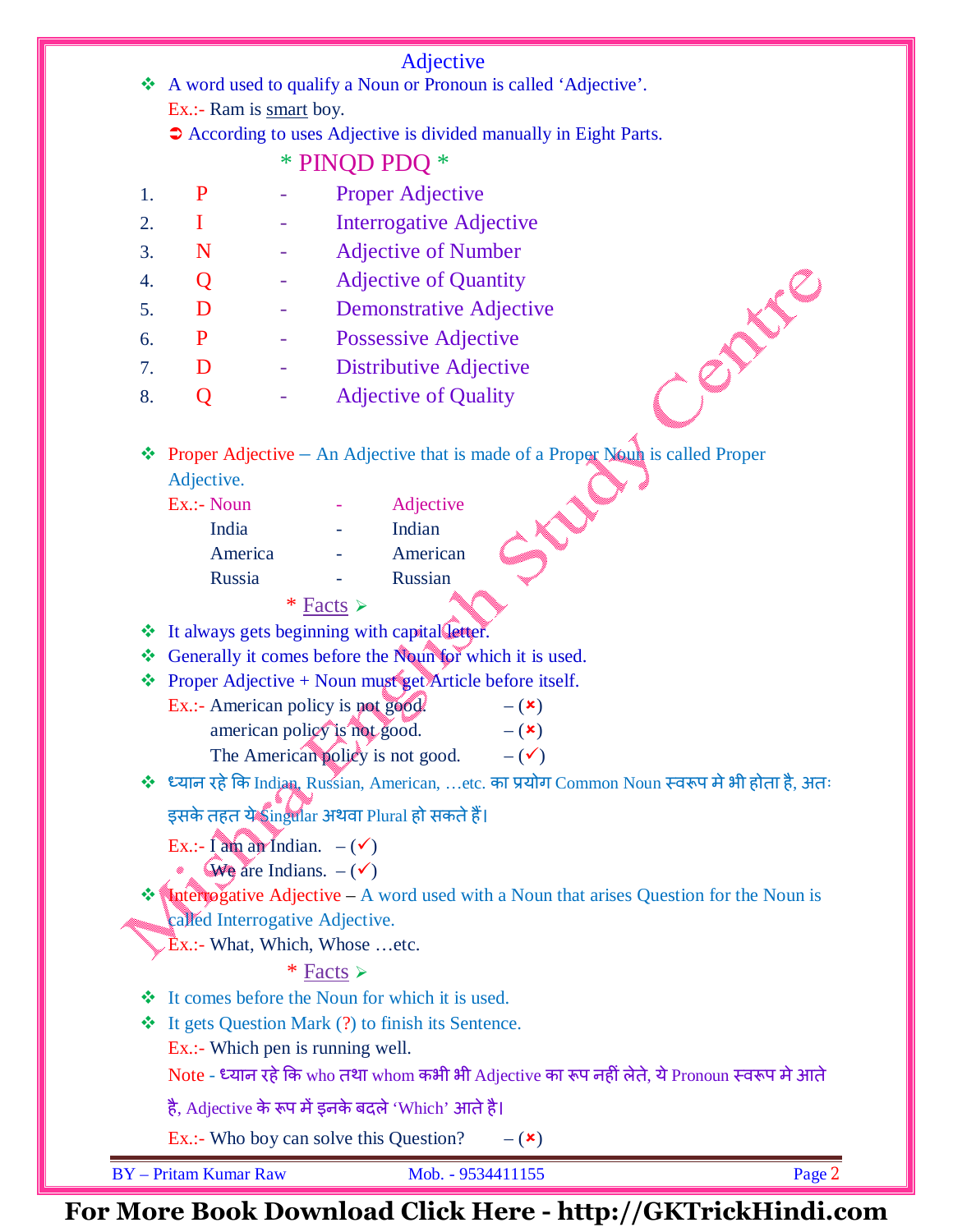### Adjective

Which boy can solve this Question?  $-(\checkmark)$ 

Adjective of Number – If a Number (Digit) comes to qualify a Noun is called Adjective of Number.

Ex.:- One wicket, Two wicket, the third Umpire ...etc.

- Adjective of Number that is also a part of Adjective can be divided into two parts.
	- 1. Ordinal Adjective of Number
	- 2. Co-ordinal Adjective of Number
- $\triangleleft$  Ordinal Adjective of Number
	- a. It shows the order of a Noun
	- b. It comes before the Noun for which it is used.
	- c. It gets a Singular Noun & Singular Verb.
	- d. Ordinal Adjective of Number + Noun gets Article 'The' before itself. Ex.:- The third umpire is very laborious.

Note – First one, Second one, Third one, Fourth one ...etc का प्रोयेश भी Ordinal Adjective

of Number के रूप में होता हैं, जिसका Verb Singular होता हैं।

Ex.:- The third one was very easy.

- $\triangleleft$  Co-ordinal Adjective of Number
	- a. It shows the number of a Noun.
	- b. It gets Noun  $&$  Verb Singular with one and Plural with other number.
	- c. Generally Article does not come before its
		- Ex.:- One student is absent today.  $\bullet$  ( $\checkmark$ )
			- Ten students are absent today.  $\neg$   $-\left(\checkmark\right)$

# \* Special Note >

❖ If Ordinal & Co-ordinal both kinds of Adjective of Number come together Ordinal is written first and Co-ordinal is later.

Note – ध्यान रहे कि इस अकर्स्था में आने वाला Noun तथा Verb दोनों Plural रहता हैं।

Ex.:- The five first wicket has played well in this match.  $-(\mathbf{x})$ The first five wickets have played well in this match.  $-$  ( $\checkmark$ )

\* ध्यान रहे कि Both, Many, Several, Few, A Number of, ...etc को भी Co-ordinal Adjective of

Number के तहत रखते हु एड़नका Noun तथा Verb दोनों Plural माना जाता हैं।

**Ex.:-**Both students are absent today.

ध्यान रहे कि All, Some, Most, A lot of, Lots of, A great deal of, A good deal of, ...etc का प्रयोग

Countable तथा Uncountable दोनों Nouns के लिए होता है, अतः Countable के लिए रहने पर इन्हे Co-

ordinal Adjective of Number के रूप मे दरश्य जाता है, और इनका Noun तथा Verb दोनों Plural हो

जाते हैं।

Ex.:- All students are absent today.

Adjective of Quantity – A word used with a Noun that shows the Quantity of the Noun is called Adjective of Quantity.

Ex.:- Much, Little, An amount of ...etc.

1. Note – It comes before a Singular Uncountable Noun.

**BY** - Pritam Kumar Raw

Mob. - 9534411155

Page 3

B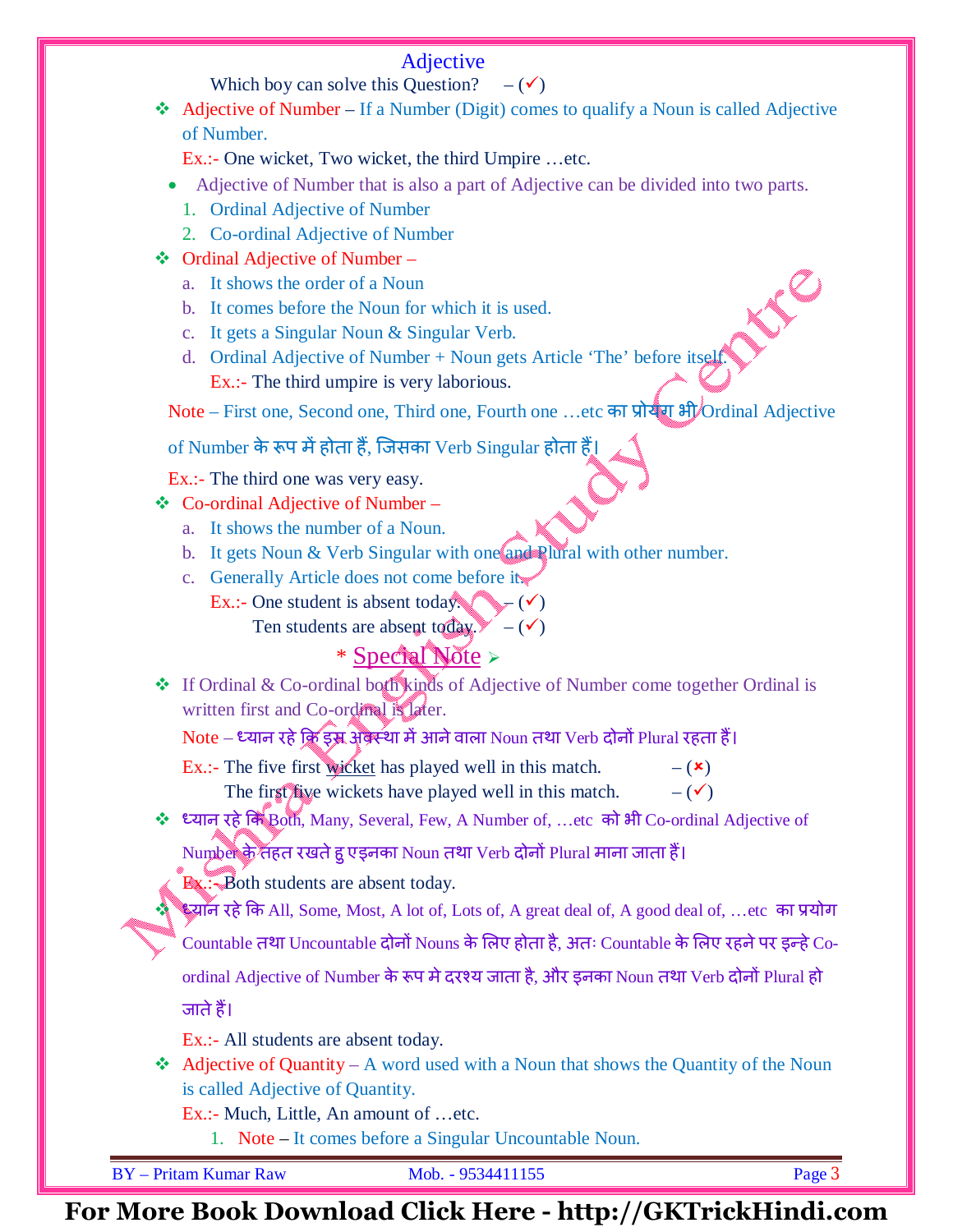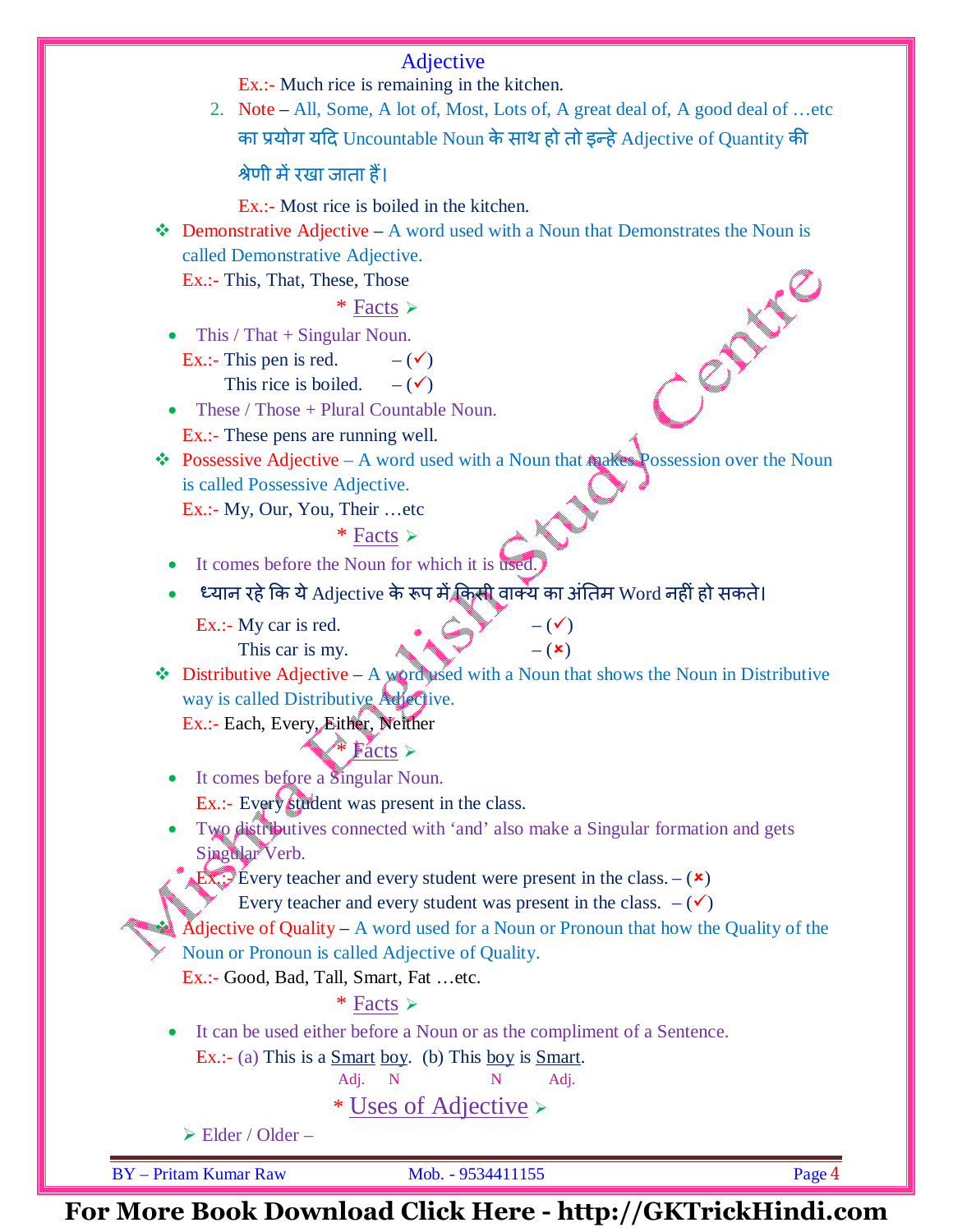|   | Adjective                                                                                                                                           |        |
|---|-----------------------------------------------------------------------------------------------------------------------------------------------------|--------|
|   | $\triangleleft$ Elder – It comes to show age seniority in blood relation between the members of the<br>same family.                                 |        |
|   | Note – ध्यान रहे कि इसकी तुलना के लिए Preposition 'To' आता हैं।                                                                                     |        |
|   | Ex.:- Mukesh Ambani is elder to Anil Ambani.                                                                                                        |        |
| 參 | Older – It comes to show age seniority between two persons or things that are not the<br>members of the same family.                                |        |
|   | Note – ध्यान रहे कि इसकी तुलना के लिए 'Than' का प्रयोग होता हैं।                                                                                    |        |
|   | Ex.:- Lalu is elder to Nitish.<br>$-({\bf x})$                                                                                                      |        |
|   | $-$ ( $\checkmark$ )<br>Lalu is older than Nitish.                                                                                                  |        |
|   | Note – ध्यान रहे कि यदि आयु वरिष्ठता दर्शाने के लिए समय का जिक्र हो, तो हर जबाई older                                                               |        |
|   | का ही प्रयोग किया जाता हैं।                                                                                                                         |        |
|   | Ex.:- Mukesh Ambani is elder to Anil Ambani for five years.                                                                                         |        |
|   | Mukesh Ambani is older than Anil Ambani for five years.                                                                                             |        |
|   | $\triangleright$ Further / Farther –                                                                                                                |        |
| 豪 | Further – It comes to add something in got Knowledge of Information.                                                                                |        |
|   | Ex.:- He has not given me any <u>farther</u> information about the project.<br>$-({\bf x})$                                                         |        |
|   | He has not given me any <u>further</u> information about the project.<br>$-(\checkmark)$                                                            |        |
|   | $\bullet$ Farther – It comes as the Comparative form of far to show a place more distant than<br>another.                                           |        |
|   | Ex.:- Delhi is <u>further</u> than Ranchi from Patna. $-(\star)$                                                                                    |        |
|   | Delhi is <u>farther</u> than Ranchi from Patna. $-(\checkmark)$                                                                                     |        |
|   | $\triangleright$ Utmost / Outermost –                                                                                                               |        |
| 參 | Utmost – It comes to show the entire part of something.                                                                                             |        |
|   | Ex.:- I have studied the outermost Pronoun.<br>$-({\bf x})$                                                                                         |        |
|   | I have studied the utmost Pronoun.<br>$-(\checkmark)$                                                                                               |        |
|   | $\bullet$ Outermost – It comes to show the last boundary of an area.                                                                                |        |
|   | Ex.:- A guard was standing at the utmost gate of the building.<br>$-({\bf x})$                                                                      |        |
|   | A guard was standing at the <u>outermost</u> gate of the building. $-(\checkmark)$                                                                  |        |
|   | $\triangleright$ First / Foremost –                                                                                                                 |        |
|   | First - It comes to show the Initiator of something.                                                                                                |        |
|   | $Ex.$ 16 <sup>th</sup> August 1947 was the <u>foremost</u> day of free India. $-(x)$                                                                |        |
|   | 16 <sup>th</sup> August 1947 was the <u>first</u> day of free India.<br>$-(\checkmark)$                                                             |        |
|   | ** <b>Foremost</b> – It comes to show a leadership Quality in an Action.                                                                            |        |
|   | Ex.:- M. K. Gandhi was the first politician of his time.<br>$ (\times)$                                                                             |        |
|   | M. K. Gandhi was the <u>foremost</u> politician of his time. $-(\checkmark)$                                                                        |        |
|   | $\triangleright$ Last / Latest –                                                                                                                    |        |
| 參 | Last – It comes to show a finishing point of something that has no sequel.                                                                          |        |
|   | Ex.:- 14 <sup>th</sup> August 1947 was the <u>latest</u> day of British rule in India. $-(\star)$                                                   |        |
|   | 14 <sup>th</sup> August 1947 was the <u>last</u> day of British rule in India. $-(\checkmark)$                                                      |        |
|   | $\triangleleft$ Latest – It comes in the meaning of the newest to show a point containing its sequel.                                               |        |
|   | Ex.:- Everyone wants to buy the <u>last</u> designs of mobile. $-(x)$<br>Everyone wants to buy the <u>latest</u> designs of mobile. $-(\checkmark)$ |        |
|   |                                                                                                                                                     |        |
|   | <b>BY</b> - Pritam Kumar Raw<br>Mob. - 9534411155                                                                                                   | Page 5 |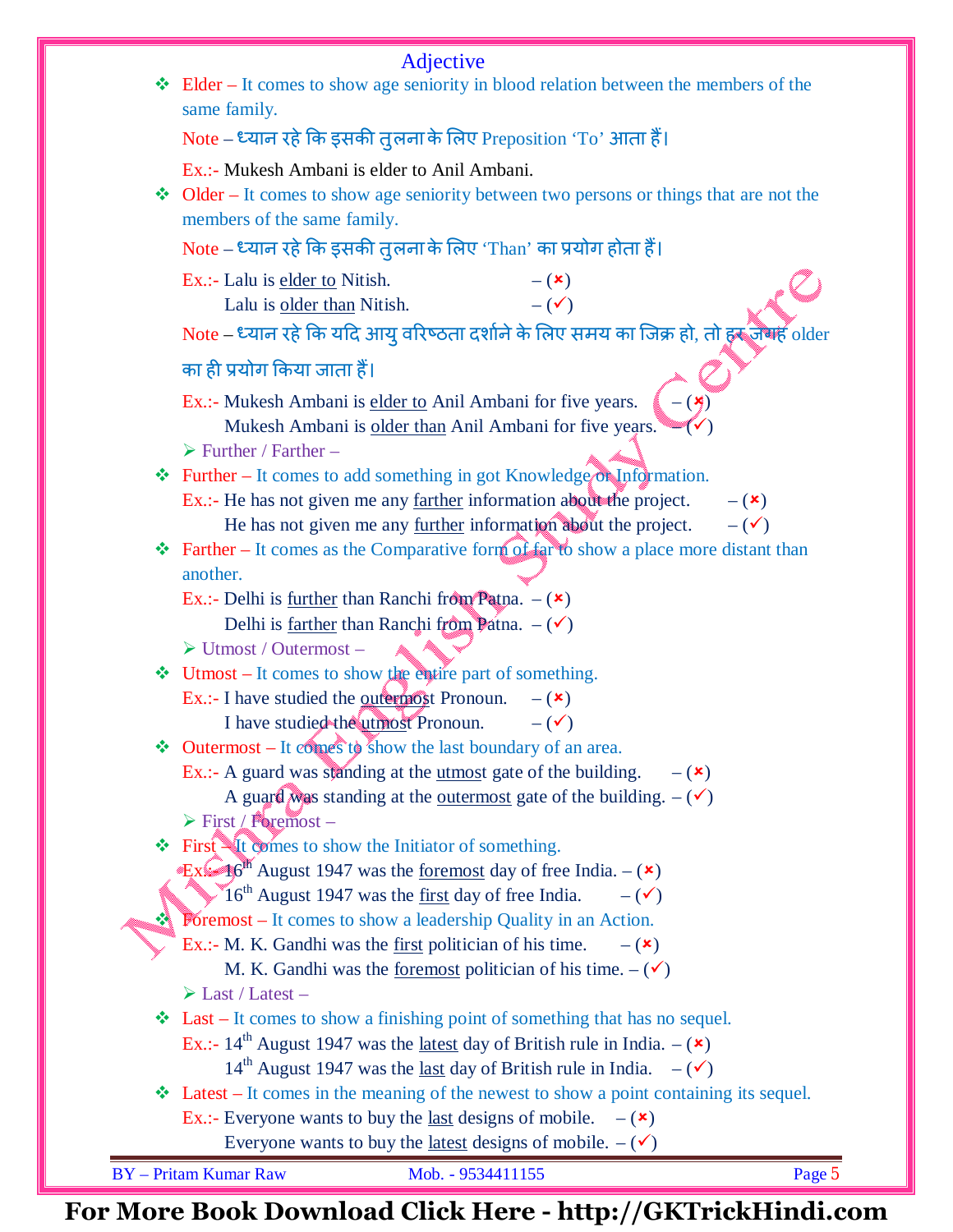# Adjective

|   | $\triangleright$ Some / Any –                                                                |
|---|----------------------------------------------------------------------------------------------|
|   | Some – To show a Small Number or Quantity it comes in Affirmative Sense.                     |
|   | Ex.:- He has given me <u>any</u> money.<br>$-({\bf x})$                                      |
|   | He has given me some money.<br>$-(\checkmark)$                                               |
|   | ❖ Any – To show a Small Number or Quantity it comes in Negative Sense.                       |
|   | Ex.:- He has not given me some money.<br>$-({\bf x})$                                        |
|   | He has not given me <u>any</u> money.<br>$ (\checkmark)$                                     |
|   | $\triangleright$ Very / the Very –                                                           |
|   | ❖ Very – It is an Adverb that comes before an Adjective to stress its Quality.               |
|   | Ex.:- Ram is very smart.                                                                     |
|   | Adv. Adj.                                                                                    |
| 參 | The Very – It is an Adjective that comes before a Noun in the sense of the same to Re-       |
|   | Introduce a person or thing.                                                                 |
|   | Ex.:- This is the same boy that has helped me in trouble.<br>$-$ ( $\checkmark$              |
|   | This is the very boy that has helped me in trouble.                                          |
|   | $\triangleright$ No / Not -                                                                  |
|   | $\bullet$ No – It is an Adjective that comes just before a Noun to make a Negative sense.    |
|   | Ex.:- I have not car.<br>$ (\star)$                                                          |
|   | I have <u>no</u> car.                                                                        |
|   | $\bullet$ Not – It is an Adverb that comes to qualify an Adjective, Verb & another Adverb in |
|   | Negative sense.                                                                              |
|   | Ex.:- I have $\underline{no}$ a pen.<br>$-({\bf x})$                                         |
|   | $-(\checkmark)$<br>I have <u>not</u> a pen.                                                  |
| 豪 | Own (अपना) - As Adjective A comes just after a Possessive form to stress Possession.         |
|   |                                                                                              |
|   | Ex.:- This is <u>own</u> car.<br>$-({\bf x})$                                                |
|   | $-(\checkmark)$<br>This is <u>my</u> car.                                                    |
|   | This is my own car.<br>$-(\checkmark)$                                                       |
|   | > Both, All & Whole                                                                          |
|   | $\bullet$ Both – It comes to show two options together.                                      |
|   | Ex.:- $\underline{All}$ the sides of the coin are shinning well.<br>$ (\mathbf{x})$          |
|   | A Both the sides of the coin are shinning well. $-(\checkmark)$                              |
| 豪 | All leading to show more than two options together.                                          |
|   | $B_X$ : $\rightarrow$ Both the ten students are very laborious.<br>$-({\bf x})$              |
|   | All the ten students are very laborious.<br>$ (\checkmark)$                                  |
|   | $\blacktriangleright$ Whole – It comes to show the entire part of something.                 |
|   | Ex.:- The whole class is making a noise.                                                     |
|   | $\triangleright$ Nearest / Next to –                                                         |
|   | Nearest – It comes as the Superlative form of near in the meaning of the closest.            |
|   | Ex.:- You should inform the <u>next</u> to Police station in the case of murder. $-(\star)$  |
|   | You should inform the <u>nearest</u> Police station in the case of murder. $-(\checkmark)$   |
|   | Next to $-$ It comes to show something placing just beside another.                          |
|   | Ex.:- Mona Cinema Hall is next to Elifiston.<br>$-(\checkmark)$                              |
|   | $-(\checkmark)$<br>May I sit next to you?                                                    |
|   |                                                                                              |
|   | <b>BY</b> - Pritam Kumar Raw<br>Page 6<br>Mob. - 9534411155                                  |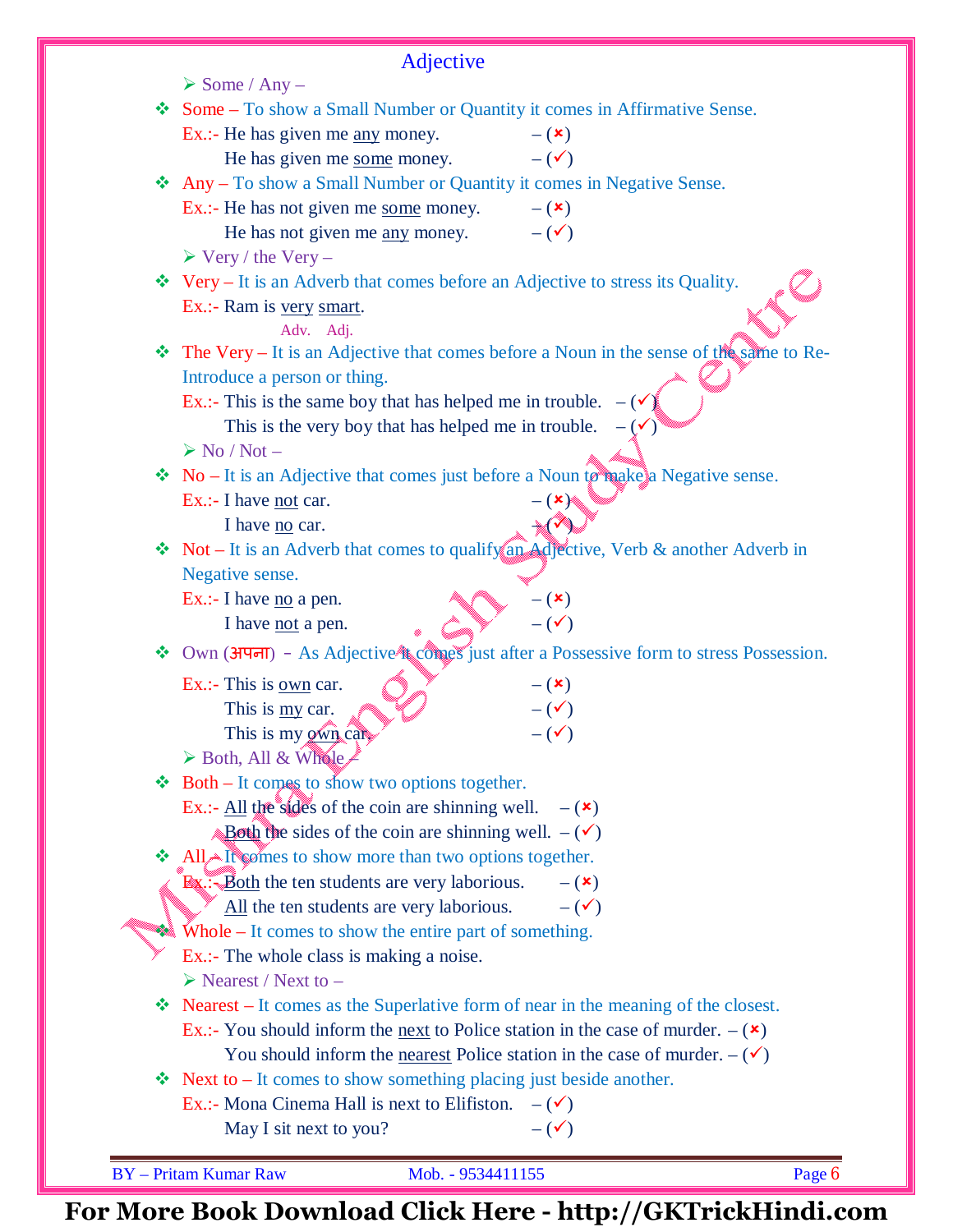| Adjective |
|-----------|
|-----------|

| $\bullet$ Mutual – It comes to make a reciprocal relation between two parties.<br>Ex.:- Ram and Shyam are common partner in this business.<br>$-({\bf x})$<br>Ram and Shyam are mutual partner in this business.<br>$-$ ( $\checkmark$ )<br>$\bullet$ Common – It comes to make a reciprocal relation among more than two parties.<br>Ex.:- Ram, Shyam, Mohan & Sohan are common partner in this business.<br>$\triangleright$ Few / A few / the few -<br>$\cdot \cdot \cdot$ Few – It comes to show a negligible number of something that has no importance in<br>uses.<br>Ex.:- Ram is a saint he has few enemies in this village.<br>A Few – It comes to show a small number of Countable Nouns that has some<br>參<br>importance in uses.<br>Ex.:- Ram is a social person; he has a few good supporters in this village<br>$\cdot \cdot$ The few – It comes to make definite form of few Countable Nouns.<br>Ex.:- The few students sitting in my class are very intelligent.<br>$\triangleright$ Little / A little / the little –<br>$\triangleleft$ Little – It comes to show a negligible quantity of something.<br>Ex.:- Ram is very poor, he has little money in his account.<br>A little – It comes to show a small quantity of a Uncountable Noun that has some<br>參<br>importance in uses.<br>Ex.:- He does s private job, he saves a little money for future.<br>The little – It comes to show definite form of little quantity of an Uncountable Noun.<br>參<br>Ex.:- The little money in my account is very useful for my future.<br>$\triangleright$ Few / Fewer than / the fewest<br>Above Adjectives are used as the Positive, Comparative and Superlative form of few.<br>參<br>Ex.:- I have <u>little</u> friends in my village.<br>$-({\bf x})$<br>I have <u>few</u> friends in my village.<br>$-(\checkmark)$<br>I have <u>less</u> friends than Ram has.<br>$-({\bf x})$<br>I have fewer friends than Ram has.<br>$ (\checkmark)$<br>I have the least friends in my village.<br>$-({\bf x})$<br>I have the <u>fewest</u> friends in my village. $-(\checkmark)$<br>$\triangleright$ Little / little than / the least –<br>Above Adjective are used as the Positive, Comparative and Superlative form of little.<br>$Ex.$ I have <u>few</u> rice.<br>$-({\bf x})$<br>$-(\checkmark)$<br>I have little rice.<br>I have fewer rice than Ram has.<br>$-({\bf x})$<br>I have less rice than Ram has.<br>$-(\checkmark)$<br>I have the <u>fewest</u> rice in my village. $-(\star)$<br>$ (\checkmark)$<br>I have the <u>least</u> rice in my village.<br>$\triangleright$ Much / Many / Several –<br>$\bullet$ Much – It comes to show a large quantity of an Uncountable Noun.<br>Ex.:- I have many rice.<br>$-({\bf x})$<br><b>BY</b> - Pritam Kumar Raw<br>Mob. - 9534411155 | $\triangleright$ Mutual / Common – |        |
|-----------------------------------------------------------------------------------------------------------------------------------------------------------------------------------------------------------------------------------------------------------------------------------------------------------------------------------------------------------------------------------------------------------------------------------------------------------------------------------------------------------------------------------------------------------------------------------------------------------------------------------------------------------------------------------------------------------------------------------------------------------------------------------------------------------------------------------------------------------------------------------------------------------------------------------------------------------------------------------------------------------------------------------------------------------------------------------------------------------------------------------------------------------------------------------------------------------------------------------------------------------------------------------------------------------------------------------------------------------------------------------------------------------------------------------------------------------------------------------------------------------------------------------------------------------------------------------------------------------------------------------------------------------------------------------------------------------------------------------------------------------------------------------------------------------------------------------------------------------------------------------------------------------------------------------------------------------------------------------------------------------------------------------------------------------------------------------------------------------------------------------------------------------------------------------------------------------------------------------------------------------------------------------------------------------------------------------------------------------------------------------------------------------------------------------------------------------------------------------------------------------------------------------------------------------------------------------------------------------------------------------------------------------------------------------------------------------------------------------------------------------------------------------------------|------------------------------------|--------|
|                                                                                                                                                                                                                                                                                                                                                                                                                                                                                                                                                                                                                                                                                                                                                                                                                                                                                                                                                                                                                                                                                                                                                                                                                                                                                                                                                                                                                                                                                                                                                                                                                                                                                                                                                                                                                                                                                                                                                                                                                                                                                                                                                                                                                                                                                                                                                                                                                                                                                                                                                                                                                                                                                                                                                                                               |                                    |        |
|                                                                                                                                                                                                                                                                                                                                                                                                                                                                                                                                                                                                                                                                                                                                                                                                                                                                                                                                                                                                                                                                                                                                                                                                                                                                                                                                                                                                                                                                                                                                                                                                                                                                                                                                                                                                                                                                                                                                                                                                                                                                                                                                                                                                                                                                                                                                                                                                                                                                                                                                                                                                                                                                                                                                                                                               |                                    |        |
|                                                                                                                                                                                                                                                                                                                                                                                                                                                                                                                                                                                                                                                                                                                                                                                                                                                                                                                                                                                                                                                                                                                                                                                                                                                                                                                                                                                                                                                                                                                                                                                                                                                                                                                                                                                                                                                                                                                                                                                                                                                                                                                                                                                                                                                                                                                                                                                                                                                                                                                                                                                                                                                                                                                                                                                               |                                    |        |
|                                                                                                                                                                                                                                                                                                                                                                                                                                                                                                                                                                                                                                                                                                                                                                                                                                                                                                                                                                                                                                                                                                                                                                                                                                                                                                                                                                                                                                                                                                                                                                                                                                                                                                                                                                                                                                                                                                                                                                                                                                                                                                                                                                                                                                                                                                                                                                                                                                                                                                                                                                                                                                                                                                                                                                                               |                                    |        |
|                                                                                                                                                                                                                                                                                                                                                                                                                                                                                                                                                                                                                                                                                                                                                                                                                                                                                                                                                                                                                                                                                                                                                                                                                                                                                                                                                                                                                                                                                                                                                                                                                                                                                                                                                                                                                                                                                                                                                                                                                                                                                                                                                                                                                                                                                                                                                                                                                                                                                                                                                                                                                                                                                                                                                                                               |                                    |        |
|                                                                                                                                                                                                                                                                                                                                                                                                                                                                                                                                                                                                                                                                                                                                                                                                                                                                                                                                                                                                                                                                                                                                                                                                                                                                                                                                                                                                                                                                                                                                                                                                                                                                                                                                                                                                                                                                                                                                                                                                                                                                                                                                                                                                                                                                                                                                                                                                                                                                                                                                                                                                                                                                                                                                                                                               |                                    |        |
|                                                                                                                                                                                                                                                                                                                                                                                                                                                                                                                                                                                                                                                                                                                                                                                                                                                                                                                                                                                                                                                                                                                                                                                                                                                                                                                                                                                                                                                                                                                                                                                                                                                                                                                                                                                                                                                                                                                                                                                                                                                                                                                                                                                                                                                                                                                                                                                                                                                                                                                                                                                                                                                                                                                                                                                               |                                    |        |
|                                                                                                                                                                                                                                                                                                                                                                                                                                                                                                                                                                                                                                                                                                                                                                                                                                                                                                                                                                                                                                                                                                                                                                                                                                                                                                                                                                                                                                                                                                                                                                                                                                                                                                                                                                                                                                                                                                                                                                                                                                                                                                                                                                                                                                                                                                                                                                                                                                                                                                                                                                                                                                                                                                                                                                                               |                                    |        |
|                                                                                                                                                                                                                                                                                                                                                                                                                                                                                                                                                                                                                                                                                                                                                                                                                                                                                                                                                                                                                                                                                                                                                                                                                                                                                                                                                                                                                                                                                                                                                                                                                                                                                                                                                                                                                                                                                                                                                                                                                                                                                                                                                                                                                                                                                                                                                                                                                                                                                                                                                                                                                                                                                                                                                                                               |                                    |        |
|                                                                                                                                                                                                                                                                                                                                                                                                                                                                                                                                                                                                                                                                                                                                                                                                                                                                                                                                                                                                                                                                                                                                                                                                                                                                                                                                                                                                                                                                                                                                                                                                                                                                                                                                                                                                                                                                                                                                                                                                                                                                                                                                                                                                                                                                                                                                                                                                                                                                                                                                                                                                                                                                                                                                                                                               |                                    |        |
|                                                                                                                                                                                                                                                                                                                                                                                                                                                                                                                                                                                                                                                                                                                                                                                                                                                                                                                                                                                                                                                                                                                                                                                                                                                                                                                                                                                                                                                                                                                                                                                                                                                                                                                                                                                                                                                                                                                                                                                                                                                                                                                                                                                                                                                                                                                                                                                                                                                                                                                                                                                                                                                                                                                                                                                               |                                    |        |
|                                                                                                                                                                                                                                                                                                                                                                                                                                                                                                                                                                                                                                                                                                                                                                                                                                                                                                                                                                                                                                                                                                                                                                                                                                                                                                                                                                                                                                                                                                                                                                                                                                                                                                                                                                                                                                                                                                                                                                                                                                                                                                                                                                                                                                                                                                                                                                                                                                                                                                                                                                                                                                                                                                                                                                                               |                                    |        |
|                                                                                                                                                                                                                                                                                                                                                                                                                                                                                                                                                                                                                                                                                                                                                                                                                                                                                                                                                                                                                                                                                                                                                                                                                                                                                                                                                                                                                                                                                                                                                                                                                                                                                                                                                                                                                                                                                                                                                                                                                                                                                                                                                                                                                                                                                                                                                                                                                                                                                                                                                                                                                                                                                                                                                                                               |                                    |        |
|                                                                                                                                                                                                                                                                                                                                                                                                                                                                                                                                                                                                                                                                                                                                                                                                                                                                                                                                                                                                                                                                                                                                                                                                                                                                                                                                                                                                                                                                                                                                                                                                                                                                                                                                                                                                                                                                                                                                                                                                                                                                                                                                                                                                                                                                                                                                                                                                                                                                                                                                                                                                                                                                                                                                                                                               |                                    |        |
|                                                                                                                                                                                                                                                                                                                                                                                                                                                                                                                                                                                                                                                                                                                                                                                                                                                                                                                                                                                                                                                                                                                                                                                                                                                                                                                                                                                                                                                                                                                                                                                                                                                                                                                                                                                                                                                                                                                                                                                                                                                                                                                                                                                                                                                                                                                                                                                                                                                                                                                                                                                                                                                                                                                                                                                               |                                    |        |
|                                                                                                                                                                                                                                                                                                                                                                                                                                                                                                                                                                                                                                                                                                                                                                                                                                                                                                                                                                                                                                                                                                                                                                                                                                                                                                                                                                                                                                                                                                                                                                                                                                                                                                                                                                                                                                                                                                                                                                                                                                                                                                                                                                                                                                                                                                                                                                                                                                                                                                                                                                                                                                                                                                                                                                                               |                                    |        |
|                                                                                                                                                                                                                                                                                                                                                                                                                                                                                                                                                                                                                                                                                                                                                                                                                                                                                                                                                                                                                                                                                                                                                                                                                                                                                                                                                                                                                                                                                                                                                                                                                                                                                                                                                                                                                                                                                                                                                                                                                                                                                                                                                                                                                                                                                                                                                                                                                                                                                                                                                                                                                                                                                                                                                                                               |                                    |        |
|                                                                                                                                                                                                                                                                                                                                                                                                                                                                                                                                                                                                                                                                                                                                                                                                                                                                                                                                                                                                                                                                                                                                                                                                                                                                                                                                                                                                                                                                                                                                                                                                                                                                                                                                                                                                                                                                                                                                                                                                                                                                                                                                                                                                                                                                                                                                                                                                                                                                                                                                                                                                                                                                                                                                                                                               |                                    |        |
|                                                                                                                                                                                                                                                                                                                                                                                                                                                                                                                                                                                                                                                                                                                                                                                                                                                                                                                                                                                                                                                                                                                                                                                                                                                                                                                                                                                                                                                                                                                                                                                                                                                                                                                                                                                                                                                                                                                                                                                                                                                                                                                                                                                                                                                                                                                                                                                                                                                                                                                                                                                                                                                                                                                                                                                               |                                    |        |
|                                                                                                                                                                                                                                                                                                                                                                                                                                                                                                                                                                                                                                                                                                                                                                                                                                                                                                                                                                                                                                                                                                                                                                                                                                                                                                                                                                                                                                                                                                                                                                                                                                                                                                                                                                                                                                                                                                                                                                                                                                                                                                                                                                                                                                                                                                                                                                                                                                                                                                                                                                                                                                                                                                                                                                                               |                                    |        |
|                                                                                                                                                                                                                                                                                                                                                                                                                                                                                                                                                                                                                                                                                                                                                                                                                                                                                                                                                                                                                                                                                                                                                                                                                                                                                                                                                                                                                                                                                                                                                                                                                                                                                                                                                                                                                                                                                                                                                                                                                                                                                                                                                                                                                                                                                                                                                                                                                                                                                                                                                                                                                                                                                                                                                                                               |                                    |        |
|                                                                                                                                                                                                                                                                                                                                                                                                                                                                                                                                                                                                                                                                                                                                                                                                                                                                                                                                                                                                                                                                                                                                                                                                                                                                                                                                                                                                                                                                                                                                                                                                                                                                                                                                                                                                                                                                                                                                                                                                                                                                                                                                                                                                                                                                                                                                                                                                                                                                                                                                                                                                                                                                                                                                                                                               |                                    |        |
|                                                                                                                                                                                                                                                                                                                                                                                                                                                                                                                                                                                                                                                                                                                                                                                                                                                                                                                                                                                                                                                                                                                                                                                                                                                                                                                                                                                                                                                                                                                                                                                                                                                                                                                                                                                                                                                                                                                                                                                                                                                                                                                                                                                                                                                                                                                                                                                                                                                                                                                                                                                                                                                                                                                                                                                               |                                    |        |
|                                                                                                                                                                                                                                                                                                                                                                                                                                                                                                                                                                                                                                                                                                                                                                                                                                                                                                                                                                                                                                                                                                                                                                                                                                                                                                                                                                                                                                                                                                                                                                                                                                                                                                                                                                                                                                                                                                                                                                                                                                                                                                                                                                                                                                                                                                                                                                                                                                                                                                                                                                                                                                                                                                                                                                                               |                                    |        |
|                                                                                                                                                                                                                                                                                                                                                                                                                                                                                                                                                                                                                                                                                                                                                                                                                                                                                                                                                                                                                                                                                                                                                                                                                                                                                                                                                                                                                                                                                                                                                                                                                                                                                                                                                                                                                                                                                                                                                                                                                                                                                                                                                                                                                                                                                                                                                                                                                                                                                                                                                                                                                                                                                                                                                                                               |                                    |        |
|                                                                                                                                                                                                                                                                                                                                                                                                                                                                                                                                                                                                                                                                                                                                                                                                                                                                                                                                                                                                                                                                                                                                                                                                                                                                                                                                                                                                                                                                                                                                                                                                                                                                                                                                                                                                                                                                                                                                                                                                                                                                                                                                                                                                                                                                                                                                                                                                                                                                                                                                                                                                                                                                                                                                                                                               |                                    |        |
|                                                                                                                                                                                                                                                                                                                                                                                                                                                                                                                                                                                                                                                                                                                                                                                                                                                                                                                                                                                                                                                                                                                                                                                                                                                                                                                                                                                                                                                                                                                                                                                                                                                                                                                                                                                                                                                                                                                                                                                                                                                                                                                                                                                                                                                                                                                                                                                                                                                                                                                                                                                                                                                                                                                                                                                               |                                    |        |
|                                                                                                                                                                                                                                                                                                                                                                                                                                                                                                                                                                                                                                                                                                                                                                                                                                                                                                                                                                                                                                                                                                                                                                                                                                                                                                                                                                                                                                                                                                                                                                                                                                                                                                                                                                                                                                                                                                                                                                                                                                                                                                                                                                                                                                                                                                                                                                                                                                                                                                                                                                                                                                                                                                                                                                                               |                                    |        |
|                                                                                                                                                                                                                                                                                                                                                                                                                                                                                                                                                                                                                                                                                                                                                                                                                                                                                                                                                                                                                                                                                                                                                                                                                                                                                                                                                                                                                                                                                                                                                                                                                                                                                                                                                                                                                                                                                                                                                                                                                                                                                                                                                                                                                                                                                                                                                                                                                                                                                                                                                                                                                                                                                                                                                                                               |                                    |        |
|                                                                                                                                                                                                                                                                                                                                                                                                                                                                                                                                                                                                                                                                                                                                                                                                                                                                                                                                                                                                                                                                                                                                                                                                                                                                                                                                                                                                                                                                                                                                                                                                                                                                                                                                                                                                                                                                                                                                                                                                                                                                                                                                                                                                                                                                                                                                                                                                                                                                                                                                                                                                                                                                                                                                                                                               |                                    |        |
|                                                                                                                                                                                                                                                                                                                                                                                                                                                                                                                                                                                                                                                                                                                                                                                                                                                                                                                                                                                                                                                                                                                                                                                                                                                                                                                                                                                                                                                                                                                                                                                                                                                                                                                                                                                                                                                                                                                                                                                                                                                                                                                                                                                                                                                                                                                                                                                                                                                                                                                                                                                                                                                                                                                                                                                               |                                    |        |
|                                                                                                                                                                                                                                                                                                                                                                                                                                                                                                                                                                                                                                                                                                                                                                                                                                                                                                                                                                                                                                                                                                                                                                                                                                                                                                                                                                                                                                                                                                                                                                                                                                                                                                                                                                                                                                                                                                                                                                                                                                                                                                                                                                                                                                                                                                                                                                                                                                                                                                                                                                                                                                                                                                                                                                                               |                                    |        |
|                                                                                                                                                                                                                                                                                                                                                                                                                                                                                                                                                                                                                                                                                                                                                                                                                                                                                                                                                                                                                                                                                                                                                                                                                                                                                                                                                                                                                                                                                                                                                                                                                                                                                                                                                                                                                                                                                                                                                                                                                                                                                                                                                                                                                                                                                                                                                                                                                                                                                                                                                                                                                                                                                                                                                                                               |                                    |        |
|                                                                                                                                                                                                                                                                                                                                                                                                                                                                                                                                                                                                                                                                                                                                                                                                                                                                                                                                                                                                                                                                                                                                                                                                                                                                                                                                                                                                                                                                                                                                                                                                                                                                                                                                                                                                                                                                                                                                                                                                                                                                                                                                                                                                                                                                                                                                                                                                                                                                                                                                                                                                                                                                                                                                                                                               |                                    |        |
|                                                                                                                                                                                                                                                                                                                                                                                                                                                                                                                                                                                                                                                                                                                                                                                                                                                                                                                                                                                                                                                                                                                                                                                                                                                                                                                                                                                                                                                                                                                                                                                                                                                                                                                                                                                                                                                                                                                                                                                                                                                                                                                                                                                                                                                                                                                                                                                                                                                                                                                                                                                                                                                                                                                                                                                               |                                    |        |
|                                                                                                                                                                                                                                                                                                                                                                                                                                                                                                                                                                                                                                                                                                                                                                                                                                                                                                                                                                                                                                                                                                                                                                                                                                                                                                                                                                                                                                                                                                                                                                                                                                                                                                                                                                                                                                                                                                                                                                                                                                                                                                                                                                                                                                                                                                                                                                                                                                                                                                                                                                                                                                                                                                                                                                                               |                                    |        |
|                                                                                                                                                                                                                                                                                                                                                                                                                                                                                                                                                                                                                                                                                                                                                                                                                                                                                                                                                                                                                                                                                                                                                                                                                                                                                                                                                                                                                                                                                                                                                                                                                                                                                                                                                                                                                                                                                                                                                                                                                                                                                                                                                                                                                                                                                                                                                                                                                                                                                                                                                                                                                                                                                                                                                                                               |                                    |        |
|                                                                                                                                                                                                                                                                                                                                                                                                                                                                                                                                                                                                                                                                                                                                                                                                                                                                                                                                                                                                                                                                                                                                                                                                                                                                                                                                                                                                                                                                                                                                                                                                                                                                                                                                                                                                                                                                                                                                                                                                                                                                                                                                                                                                                                                                                                                                                                                                                                                                                                                                                                                                                                                                                                                                                                                               |                                    |        |
|                                                                                                                                                                                                                                                                                                                                                                                                                                                                                                                                                                                                                                                                                                                                                                                                                                                                                                                                                                                                                                                                                                                                                                                                                                                                                                                                                                                                                                                                                                                                                                                                                                                                                                                                                                                                                                                                                                                                                                                                                                                                                                                                                                                                                                                                                                                                                                                                                                                                                                                                                                                                                                                                                                                                                                                               |                                    |        |
|                                                                                                                                                                                                                                                                                                                                                                                                                                                                                                                                                                                                                                                                                                                                                                                                                                                                                                                                                                                                                                                                                                                                                                                                                                                                                                                                                                                                                                                                                                                                                                                                                                                                                                                                                                                                                                                                                                                                                                                                                                                                                                                                                                                                                                                                                                                                                                                                                                                                                                                                                                                                                                                                                                                                                                                               |                                    |        |
|                                                                                                                                                                                                                                                                                                                                                                                                                                                                                                                                                                                                                                                                                                                                                                                                                                                                                                                                                                                                                                                                                                                                                                                                                                                                                                                                                                                                                                                                                                                                                                                                                                                                                                                                                                                                                                                                                                                                                                                                                                                                                                                                                                                                                                                                                                                                                                                                                                                                                                                                                                                                                                                                                                                                                                                               |                                    |        |
|                                                                                                                                                                                                                                                                                                                                                                                                                                                                                                                                                                                                                                                                                                                                                                                                                                                                                                                                                                                                                                                                                                                                                                                                                                                                                                                                                                                                                                                                                                                                                                                                                                                                                                                                                                                                                                                                                                                                                                                                                                                                                                                                                                                                                                                                                                                                                                                                                                                                                                                                                                                                                                                                                                                                                                                               |                                    | Page 7 |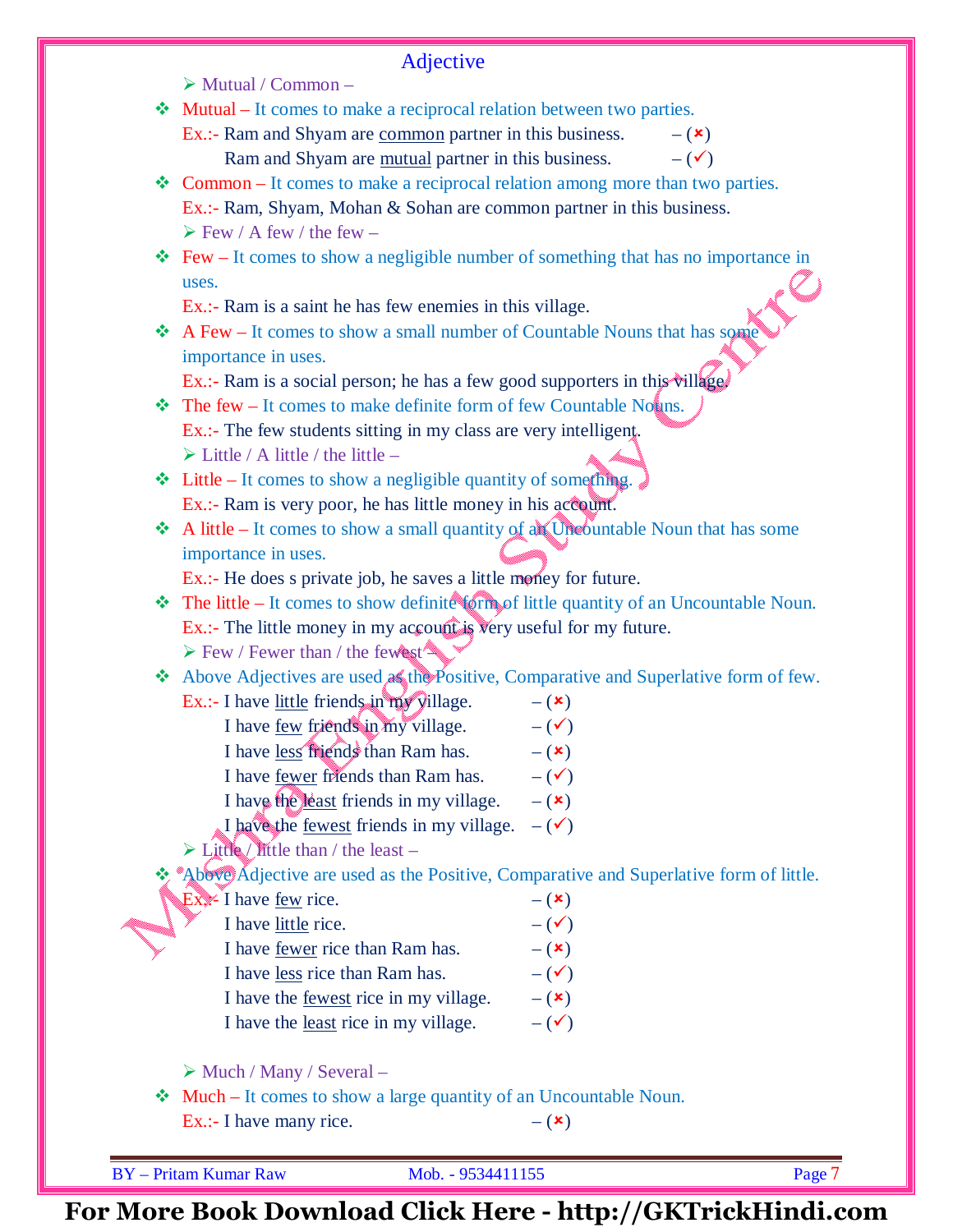|   | Adjective                                                                                           |        |
|---|-----------------------------------------------------------------------------------------------------|--------|
|   | I have much rice.<br>$-(\checkmark)$                                                                |        |
| 參 | Many – It comes to show a large number of Countable Nouns that are known to the<br>subject.         |        |
|   | Ex.:- I have many friends in my village.                                                            |        |
|   | ❖ Several – It comes to show a large number of Countable Nouns that are not known to                |        |
|   | the subject.                                                                                        |        |
|   | Ex.:- Several students are laborious in Patna.                                                      |        |
|   | $\triangleright$ Former / Latter / Later –                                                          |        |
|   | ❖ यदि किन्ही दो व्यक्ति अथवा वस्तु को एक साथ दर्शाया जाय, तो पहले वाले को दर्शाने हेतु Former       |        |
|   | आता है, जबकि बाद वाले के लिए Latter का प्रयोग करते हैं।                                             |        |
|   | Ex.:- Sonia and Advani both are good leaders, the former belongs to the Congress and                |        |
|   | the latter belongs to the B.J.P.                                                                    |        |
|   | • Later (Adj.) – बाद में                                                                            |        |
|   | Ex.:- I will see you later. - (मैं बाद में आपसे मिलूंगा।)                                           |        |
|   | $\triangleright$ One / Other / Another –                                                            |        |
|   | ❖ यदि किन्ही दो व्यक्ति अथवा वस्तु की चर्चा हो तो उनमें किसी की भी Indefinite form में पहले दर्शाने |        |
|   | के लिए One जबकि दूसरे के लिए Other का प्रयोग करते हैं, तथा साथ ही इन दो के अलावे किसी अन्य          |        |
|   | तीसरे की चर्चा करने हेतू Another आता हैं।                                                           |        |
|   | Ex.:- I have two cars one is red and other is black but I want to buy another car.                  |        |
|   | Note – ध्यान रहे कि किसी अन्य को दक्षाले हेतु अकेले प्रयोग में Another ही आता हैं।                  |        |
|   | Ex.:- I have no another pen.                                                                        |        |
|   | > Cool / Cold / Chill / Thunder                                                                     |        |
|   | $\triangleleft$ Cool – It comes to show a moisture that is favorable to man.                        |        |
|   | Ex.:- We get a cool morning in summer.                                                              |        |
|   | $\triangleleft$ Cold – It comes to show a moisture that is not favorable to man.                    |        |
|   | Ex.:- We get a cold morning in winter.                                                              |        |
|   | • Chill – Extremely Cold. (बेहद ठंडा)                                                               |        |
|   | Ex.: We get a chill morning in frozen area.                                                         |        |
|   | $\cdot$ Thunder – Freezing Cold. (बर्फीला ठंडा)                                                     |        |
|   | $\overline{Ex}$ We get a thunder weather on the top of the Himalayas.                               |        |
|   | Warm / Hot / Scorching -                                                                            |        |
|   | Warm (सुखद गर्मी) - It comes to show a heat that is favorable to man.                               |        |
|   | Ex.:- We wear warm clothes in winter.                                                               |        |
|   | • Hot (दखदगर्मी) - It comes to show a heat that is not favorable to man.                            |        |
|   | Ex.:- We can't put our hands in hot water.                                                          |        |
|   | * Scorching (झुलसाने वाली गर्मी) -                                                                  |        |
|   | Ex.:- We get scorching sun in the months of May and June.                                           |        |
|   | $\triangleright$ Oral / Verbal / Written –                                                          |        |
|   |                                                                                                     |        |
|   | <b>BY</b> - Pritam Kumar Raw<br>Mob. - 9534411155                                                   | Page 8 |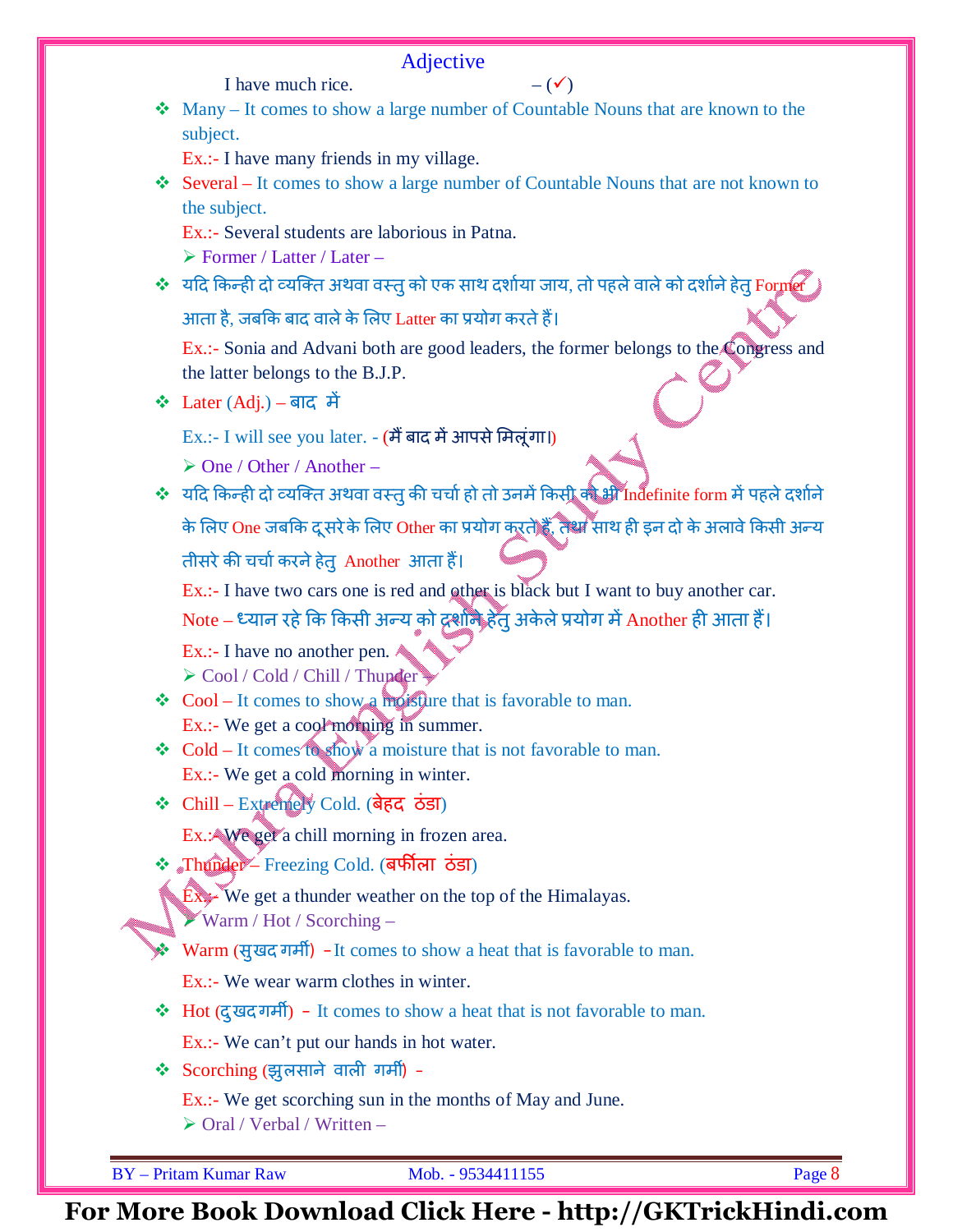|                                                                                                   | Adjective                                                       |                 |                                                                                                    |
|---------------------------------------------------------------------------------------------------|-----------------------------------------------------------------|-----------------|----------------------------------------------------------------------------------------------------|
| <b>Oral</b> – Related to mouth.<br>❖                                                              |                                                                 |                 |                                                                                                    |
| Ex.:- He is suffering from oral-cancer.                                                           |                                                                 |                 |                                                                                                    |
| ❖ Verbal – Related to words.                                                                      |                                                                 |                 |                                                                                                    |
| Ex.:- I can't solve this verbal reasoning.                                                        |                                                                 |                 |                                                                                                    |
| $\div$ Written – (लिखित)                                                                          |                                                                 |                 |                                                                                                    |
| Ex.:- He has qualified the written exam.                                                          |                                                                 |                 |                                                                                                    |
| $\triangleleft$ Generally 'Adjective + ly' makes the formation of Adverb so it can't be used just |                                                                 |                 |                                                                                                    |
| before a Noun.                                                                                    |                                                                 |                 |                                                                                                    |
| Ex.:- Ram is a smartly boy.                                                                       |                                                                 | $-({\bf x})$    |                                                                                                    |
| Adv.                                                                                              | N.                                                              |                 |                                                                                                    |
| Ram is a smart boy.                                                                               |                                                                 | $ (\checkmark)$ |                                                                                                    |
|                                                                                                   |                                                                 |                 | First / Fast / Hard तथा Last अपने आप में ही Adjective तथा Adverb दोनों की भूमिका                   |
|                                                                                                   | निभाते हैं, अतः इनको Adverb संरचना देने हेतू इनमे 'ly' नहीं आता |                 |                                                                                                    |
| Ex.:- This is a fast train.                                                                       |                                                                 | $-(\checkmark)$ |                                                                                                    |
| This train runs fastly.                                                                           |                                                                 | $=$ $(\star)$   |                                                                                                    |
| This train runs fast.                                                                             |                                                                 | $ (\checkmark)$ |                                                                                                    |
| 豪                                                                                                 |                                                                 |                 | Daily, Monthly, Weekly, Yearly, Hourly etc 'ly' से अंत होने के साथ ही अपने-आप में ही               |
|                                                                                                   |                                                                 |                 | Adjective तथा Adverb दोनों की ही भूमिका लिभाते हैं, अतः इसका प्रयोग Noun के ठीक पहले               |
| किया जा सकता हैं।                                                                                 |                                                                 |                 |                                                                                                    |
| Ex.:- This is a daily train.                                                                      |                                                                 | $-(\checkmark)$ |                                                                                                    |
| Adj.<br>This train runs daily.                                                                    | Adv.                                                            | $ (\checkmark)$ |                                                                                                    |
| ❖                                                                                                 |                                                                 |                 | Dozen, Score, Hundred, Thousand etc किसी Unit को दर्शाने हेतु यदि किसी Noun के                     |
|                                                                                                   |                                                                 |                 | ठीक पहले हो, तो <del>डूलमे 's '</del> र्था 'es' नहीं आता, जबकि इनकी असीमित दायरा दर्शाने हेतु इनमे |
|                                                                                                   | 's' जोड़ते हु एड़नके तुरंत बाद 'of' जोड़ा जाता हैं।             |                 |                                                                                                    |
| Ex.:- I have a dozen pens.                                                                        |                                                                 | $-(\checkmark)$ |                                                                                                    |
| I have dozens of pens.                                                                            |                                                                 | $-(\checkmark)$ |                                                                                                    |
|                                                                                                   | * Order of Adjective >                                          |                 |                                                                                                    |
|                                                                                                   |                                                                 |                 |                                                                                                    |
| Article + Noun.                                                                                   |                                                                 |                 |                                                                                                    |
| Ex.:- I have a pen.                                                                               |                                                                 |                 |                                                                                                    |
| $Article + Adjective + Noun.$                                                                     |                                                                 |                 |                                                                                                    |
| Ex.: (a) I have a red pen.<br>(b) Ram is a smart boy.                                             |                                                                 |                 |                                                                                                    |
| $Article + Adverb + Adjective + Noun.$<br>參                                                       |                                                                 |                 |                                                                                                    |
| Ex.:- Ram is a very smart boy.                                                                    |                                                                 |                 |                                                                                                    |
| 參                                                                                                 | $Article + Adverb + Adverb + Adjective + Noun.$                 |                 |                                                                                                    |
|                                                                                                   | Ex.:- This is a very-very Important Question for me.            |                 |                                                                                                    |
|                                                                                                   |                                                                 |                 |                                                                                                    |
| <b>BY</b> - Pritam Kumar Raw                                                                      | Mob. - 9534411155                                               |                 | Page 9                                                                                             |
|                                                                                                   |                                                                 |                 |                                                                                                    |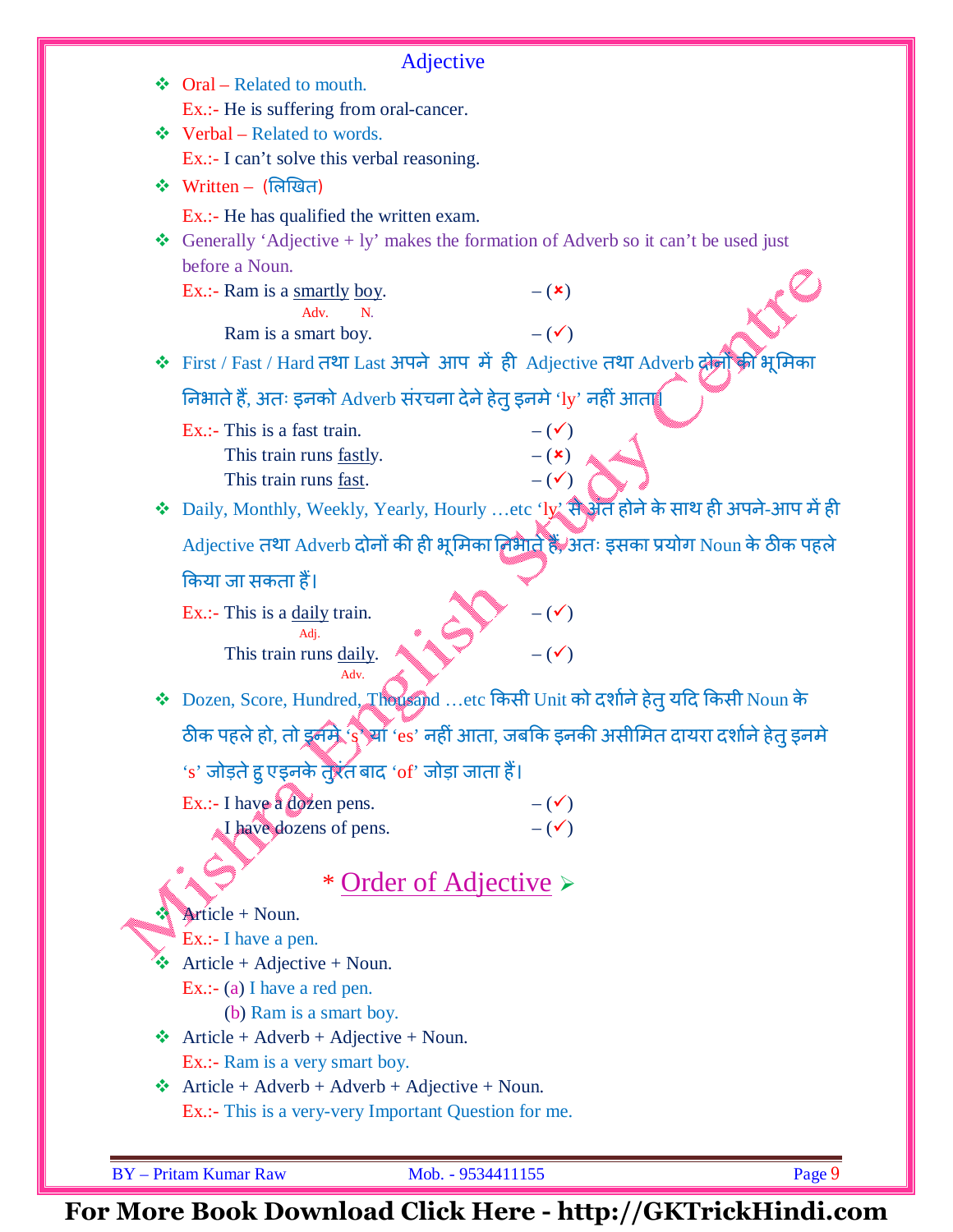| Adjective of Quality / Adjective of Area / Adjective of Category / Adjective of<br>Shape / Adjective of Size / Adjective of Colour / Adjective of Purpose / Adjective of<br>Status / Adjective of Filling etc.<br>$\bullet$ V-3 made Adjective + v4 made Adjective.<br>Ex.:- He has given me drinking boiled water. $-(x)$<br>He has given me <u>boiled drinking</u> water. $-(\checkmark)$ |         |
|---------------------------------------------------------------------------------------------------------------------------------------------------------------------------------------------------------------------------------------------------------------------------------------------------------------------------------------------------------------------------------------------|---------|
|                                                                                                                                                                                                                                                                                                                                                                                             |         |
|                                                                                                                                                                                                                                                                                                                                                                                             |         |
|                                                                                                                                                                                                                                                                                                                                                                                             |         |
|                                                                                                                                                                                                                                                                                                                                                                                             |         |
|                                                                                                                                                                                                                                                                                                                                                                                             |         |
|                                                                                                                                                                                                                                                                                                                                                                                             |         |
| ❖ If ordinal and co-ordinal both kinds of Adjective of number come together ordinal is                                                                                                                                                                                                                                                                                                      |         |
| written first and co-ordinal is latter.                                                                                                                                                                                                                                                                                                                                                     |         |
| Ex.:- The <u>five first</u> wicket have played well in this match.                                                                                                                                                                                                                                                                                                                          |         |
| The <u>first five</u> wicket have played well in this match.                                                                                                                                                                                                                                                                                                                                |         |
|                                                                                                                                                                                                                                                                                                                                                                                             |         |
| $\bullet$ Numerical Adjective + Possessive Adjective.                                                                                                                                                                                                                                                                                                                                       |         |
| Ex.:- My both pens are running well.<br>$ (x)$                                                                                                                                                                                                                                                                                                                                              |         |
| Both my pens are running well.<br>$ (\checkmark)$                                                                                                                                                                                                                                                                                                                                           |         |
| Numerical Adjective + Demonstrative Adjective.                                                                                                                                                                                                                                                                                                                                              |         |
| Ex.:- These both pens are running well.<br>$ (x)$                                                                                                                                                                                                                                                                                                                                           |         |
| Both these pens are running well.<br>$ (\checkmark)$                                                                                                                                                                                                                                                                                                                                        |         |
| $\bullet$ Demonstrative Adjective + Possessive Adjective.                                                                                                                                                                                                                                                                                                                                   |         |
| Ex.:- My this pen is running well.<br>– ( <b>×</b> )                                                                                                                                                                                                                                                                                                                                        |         |
| This my pen is running well.                                                                                                                                                                                                                                                                                                                                                                |         |
| Adjective of Size + Adjective of Colour.                                                                                                                                                                                                                                                                                                                                                    |         |
| Ex.:- I have a red big toy.<br>$\mathbf{(x)}$                                                                                                                                                                                                                                                                                                                                               |         |
| I have a big red toy.<br>$(\checkmark)$                                                                                                                                                                                                                                                                                                                                                     |         |
| Adjective of Quality + Adjective of Age.                                                                                                                                                                                                                                                                                                                                                    |         |
| Ex.:- I have a <u>new good</u> car.<br>$ (\star)$                                                                                                                                                                                                                                                                                                                                           |         |
| I have a good new car<br>$ (\checkmark)$                                                                                                                                                                                                                                                                                                                                                    |         |
| Adjective of Quality + Verb made Adjective.                                                                                                                                                                                                                                                                                                                                                 |         |
| Ex.:- I have a <b>broken</b> smart chair.<br>$ (\star)$                                                                                                                                                                                                                                                                                                                                     |         |
| I have a smart broken chair.<br>$ (\checkmark)$                                                                                                                                                                                                                                                                                                                                             |         |
| Adjective of Quality + Material Noun made Adjective.                                                                                                                                                                                                                                                                                                                                        |         |
| Ex.:- I have a plastic good chair.<br>$ (x)$                                                                                                                                                                                                                                                                                                                                                |         |
| I have a good plastic chair.<br>$ (\checkmark)$                                                                                                                                                                                                                                                                                                                                             |         |
| Verb made Adjective + Material Noun made Adjective.                                                                                                                                                                                                                                                                                                                                         |         |
|                                                                                                                                                                                                                                                                                                                                                                                             |         |
| Ex. Thave plastic broken chair.<br>$ (x)$                                                                                                                                                                                                                                                                                                                                                   |         |
| I have a <b>broken plastic</b> chair.<br>$ (\checkmark)$                                                                                                                                                                                                                                                                                                                                    |         |
| Adjective of Age + Adjective of Purpose.                                                                                                                                                                                                                                                                                                                                                    |         |
| Ex.:- I have a washing new machine.<br>$ (\star)$                                                                                                                                                                                                                                                                                                                                           |         |
| $ (\checkmark)$<br>I have a <u>new washing</u> machine.                                                                                                                                                                                                                                                                                                                                     |         |
| Material Noun made Adjective + Common Noun made Adjective.                                                                                                                                                                                                                                                                                                                                  |         |
| Ex.:- I have a <u>boy plastic</u> doll.<br>$ (\star)$                                                                                                                                                                                                                                                                                                                                       |         |
| $ (\checkmark)$<br>I have a plastic boy doll.                                                                                                                                                                                                                                                                                                                                               |         |
| Adjective of Quality + Adjective of Age + Adjective of Purpose.                                                                                                                                                                                                                                                                                                                             |         |
| Ex.:- I have a new good washing machine.<br>$ (\star)$                                                                                                                                                                                                                                                                                                                                      |         |
| I have a good new washing machine.<br>$-(\checkmark)$                                                                                                                                                                                                                                                                                                                                       |         |
|                                                                                                                                                                                                                                                                                                                                                                                             |         |
| <b>BY</b> - Pritam Kumar Raw<br>Mob. - 9534411155                                                                                                                                                                                                                                                                                                                                           | Page 10 |